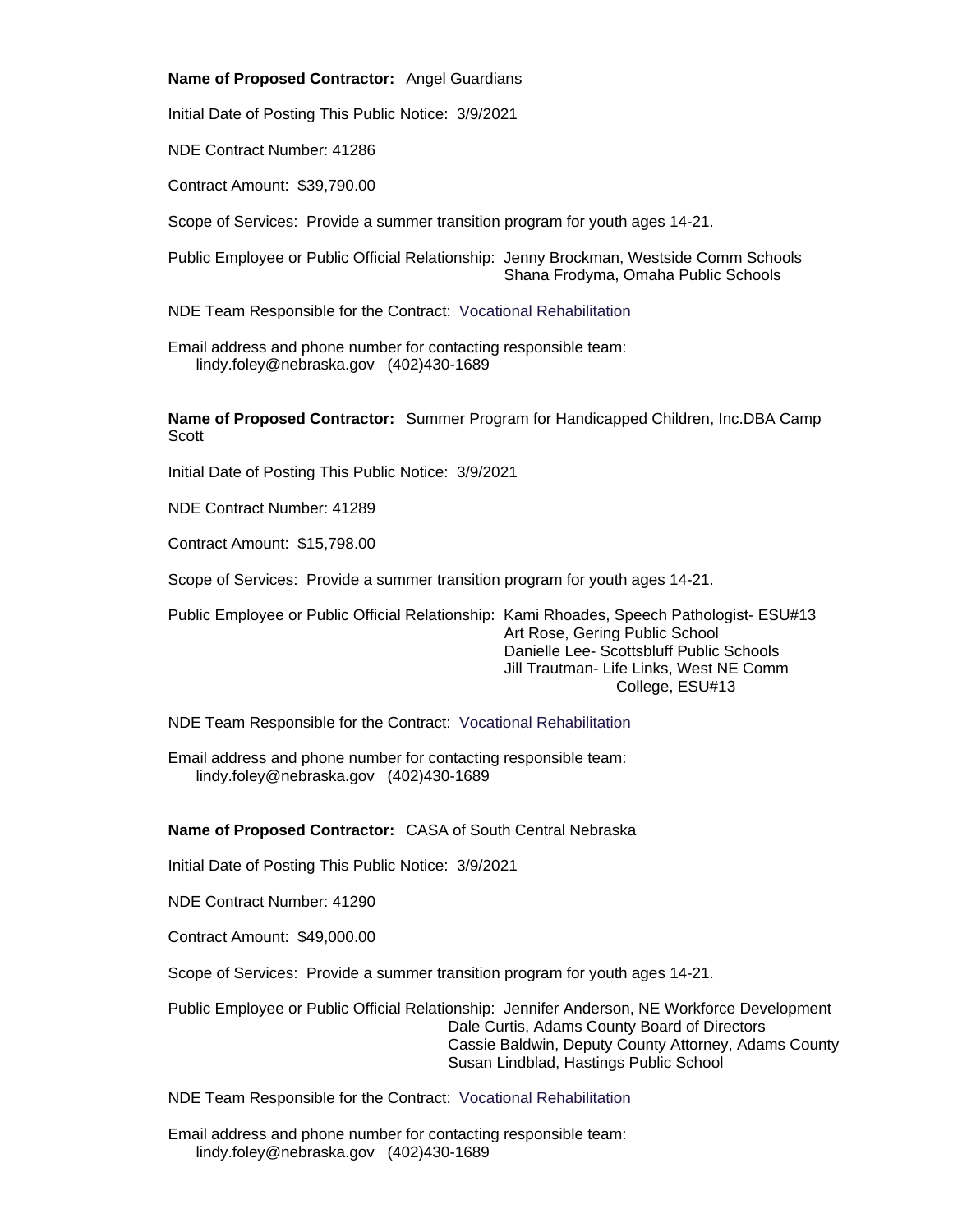#### **Name of Proposed Contractor:** Goodwill Industries of Greater Nebraska, INC

Initial Date of Posting This Public Notice: 3/9/2021

NDE Contract Number: 41297

Contract Amount: \$20,912.65

Scope of Services: Provide a summer transition program for youth ages 14-21

Public Employee or Public Official Relationship: Robin Dexter, Grand Island Public Schools

NDE Team Responsible for the Contract: Vocational Rehabilitation

Email address and phone number for contacting responsible team: lindy.foley@nebraska.gov (402)430-1689

#### **Name of Proposed Contractor:** Bellevue Public Schools

Initial Date of Posting This Public Notice: 3/9/2021

NDE Contract Number: 41288

Contract Amount: \$5,945.84

Scope of Services: Provide a summer transition program for youth ages 14-21

Public Employee or Public Official Relationship: One staff has an immediate family member employed by NDE.

NDE Team Responsible for the Contract: Vocational Rehabilitation

Email address and phone number for contacting responsible team: lindy.foley@nebraska.gov (402)430-1689

# **Name of Proposed Contractor:** ARC of Lincoln

Initial Date of Posting This Public Notice: 3/12/2021

NDE Contract Number: 41287

Contract Amount: \$13.921.34

Scope of Services: Provide a summer transition program for youth ages 14-21.

Public Employee or Public Official Relationship: Mary Phillips, ESU#6 Mary Ells, Lincoln Public Schools

NDE Team Responsible for the Contract: Vocational Rehabilitation

Email address and phone number for contacting responsible team: lindy.foley@nebraska.gov (402)430-1689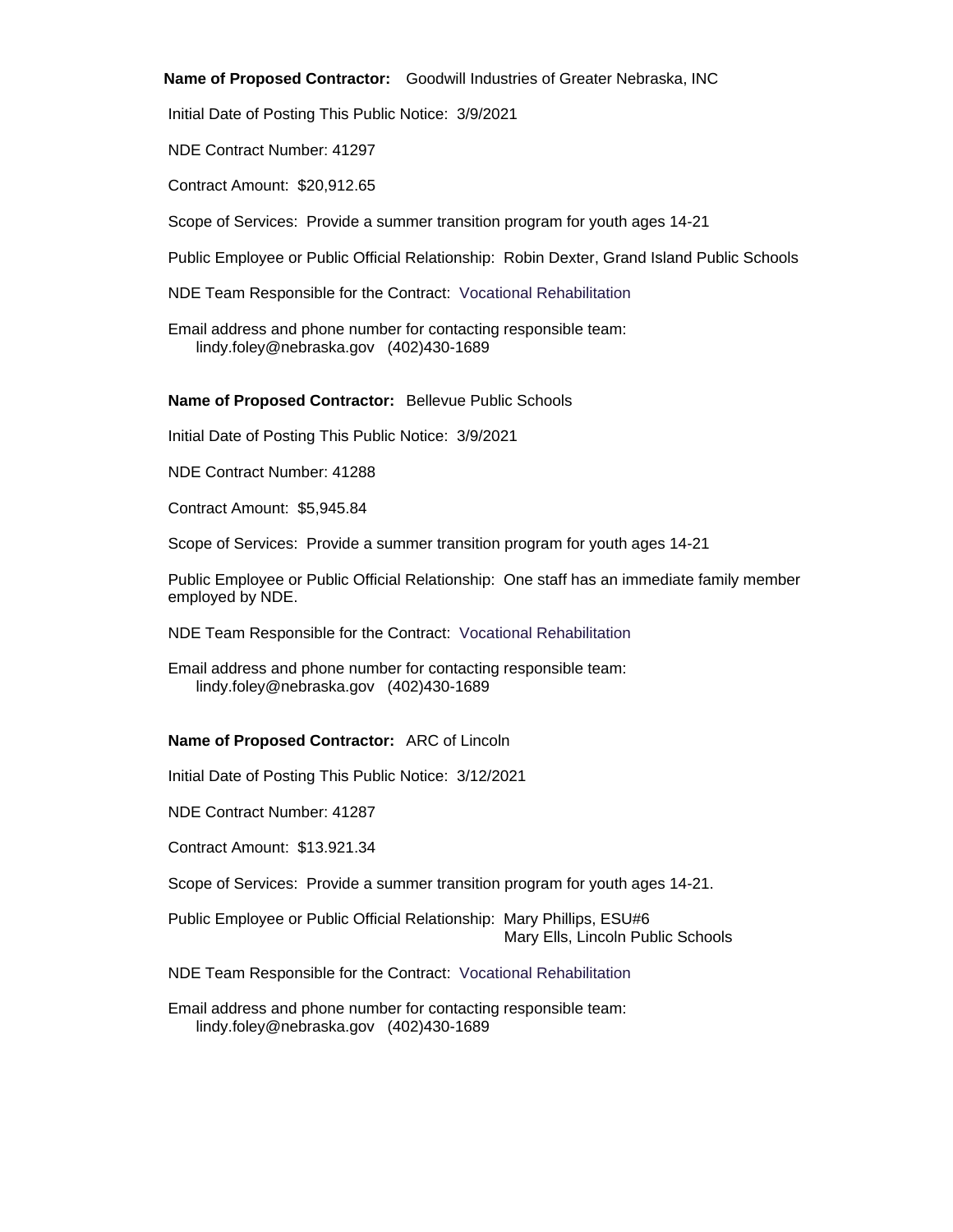# **Name of Proposed Contractor: LUX Center for Arts**

Initial Date of Posting This Public Notice: 3/12/2021

NDE Contract Number: 41301

Contract Amount: \$18,277.00

Scope of Services: Provide a summer transition program for youth ages 14-21.

Public Employee or Public Official Relationship: Board Member Margaret Bohls, Art Professor, UNL

NDE Team Responsible for the Contract: Vocational Rehabilitation

Email address and phone number for contacting responsible team: lindy.foley@nebraska.gov (402)430-1689

## **Name of Proposed Contractor: MBA Research**

Initial Date of Posting This Public Notice: 3/16/2021

NDE Contract Number: 41307

Contract Amount: \$18,000

Scope of Services: MBA Research will conduct preliminary research of the current career clusters identified in Nebraska and associated course structure and learning standards to provide input in the standards revision process across all six CTE content areas. They will facilitate eight futuring panels to identify industry trends and issues, review and validate the Nebraska Career Readiness Standards and skills, identify the components of high-quality work-based learning, and produce a final report with recommendations. This contract and scope of work is part of the larger strategy for CTE Standards revision.

Public Employee or Public Official Relationship: Board Member Katie Graham, NDE employee

NDE Team Responsible for the Contract: Career, Technical & Adult Education

Email address and phone number for contacting responsible team: katie.graham@nebraska.gov (402)937-2809

# **Name of Proposed Contractor: Kelley Wick**

Initial Date of Posting This Public Notice: 3/16/2021

NDE Contract Number: 41311

Contract Amount: \$6,671.74

Scope of Services: Provide assistance with the Suicide Prevention grant on a part-time basis.

Public Employee or Public Official Relationship: Kelley is an employee of UNL.

NDE Team Responsible for the Contract: Coordinated Student Support Services

Email address and phone number for contacting responsible team: zainab.rida@nebraska.gov (531)530-9001